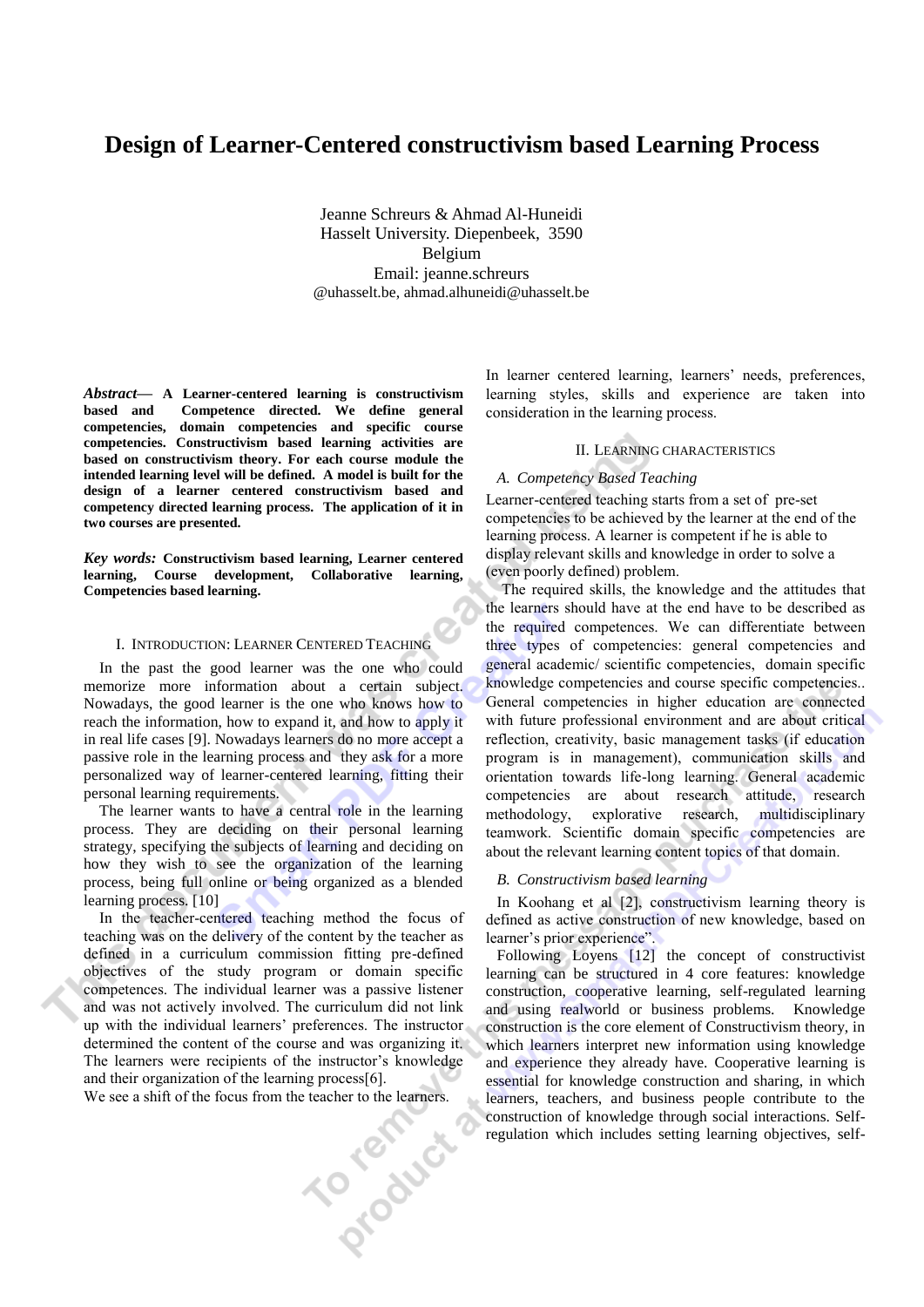observation, self-assessment, and self-reinforcement, is believed that it has a great influence on learning outcomes and learners' performance. Finally, in constructivism learning, learning process has to include real life situations. Problem solving develops critical thinking skills and prepares the learners for professional work environment [10]. Project based learning is a good example. In project based learning learners' interaction and cooperation will increase and will result in new knowledge construction and in sharing it with other learners. Learners are encouraged to engage effectively in the organized learning activities. They will explore, discuss, negotiate, collaborate, cooperate, investigate, and solve real life problems in social learning environment. They will interact with the environment (physical and social world), to develop social and interpersonal skills and knowledge.

Teacher's role is essential and important in the learning process. A teacher is a facilitator and guide, and not a director or a dictator. He will facilitate learning activities [7]. The constructivist teachers' role is to create a context where the learner is motivated to learn; which includes providing content and resources and organizing constructivist learning activities.

# *C. Intended learning level for the course modules*

Constructivist learning process in any subject area can range from very simple to sophisticated and complex, depending on the objectives of the teacher about the intended learning level that the learner should achieve in that subject area. [3]

The intended learning level can be low, being only the level of "to know, to be informed", corresponding with a traditional teaching session plus an assessment, or it can reach to one of the following higher levels: "to understand and create personal insight", "to understand the application of the knowledge in relevant practice", "to extend the knowledge by searching for new one", "to analyze new knowledge to reflect and to create new insight", and/or "to apply the knowledge and generalize new alternatives in new domain". Depending on the intended learning level, the constructivist learning process of a course module will be composed of a limited or more extended number of learning activities. Dependent on the intended learning level we follow a short or a long trajectory.

#### III. LEARNING PROCESS DEVELOPMENT

The learning process development process starts from the defined specific course competences and course content. The course content will be structured as a set of course modules each devoting to a course topic. For each module the intended learning level will be defined. This can be different for each module and so will be the learning activities to realize that learning level. If f.e. is set forward that the learning will be informed and that he will become<br>knowledgeable about the topic, than the learning process for<br>that module can be limited to a traditional classroom session. knowledgeable about the topic, than the learning process for that module can be limited to a traditional classroom session.

Though for a more important topic, that needs a higher level of learning, the learning process will include a more active participation of the learner and even it will be organized as a real constructivism based learning process consisting of several constructivist learning activities.

# *A. Learner-centered Learning Process Development Model*

Curriculum development means that a curriculum development committee is deciding about which content (and courses) will be included in the study program On study program level the program specific competencies (also called outcomes, learning objectives) and the general competencies, including the professional ones will have to be defined.

Teachers have on course level to define the course specific competencies (outcomes: learning objectives) and linked with it the content of the course. In the development of the learning process of the course, the requirements as formulated on study program and on course level, have to be taken into account. For each of the modules the intended learning level will be defined. In the learning activities some learner-centered and constructivism elements have to be integrated. These are based on **Learner-centered, constructivism based learning model** [2]. In our research we developed a model for the development of the **Constructivism Based Learner-centered Development of the Learning Process.** We see the integration of competence base learning and constructivism based learning in this model. (See Figure 1)

### IV. CASE: DEVELOPMENT OF CONSTRUCTIVIST LEARNING PROCESS AT HASSELT UNIVERSITY

# *A. A course on bachelor level: Business Information Systems*

This course is a 2nd year bachelor course in the study program BI (Business Informatics). Based on the domain specific competencies, the general competencies as defined in the faculty for this study program bachelor in Business Informatics, the course specific competencies and the course content were developed. The content is structured in 5 modules and for each module the intended learning level is defined. All modules are scheduled in the timeframe of a semester (if a semester course). For each of these modules, a sub-learning process and learning activities are built. We differentiated already between the following 6 intended learning levels:

L1: to know, to be informed

L2: to understand and to create personal insight

L3: to understand the application of the knowledge

L4: to extend the knowledge by searching for new one

L5: to analyze new knowledge to reflect and to create new insights.

L6: to apply the knowledge and generalize new alternatives.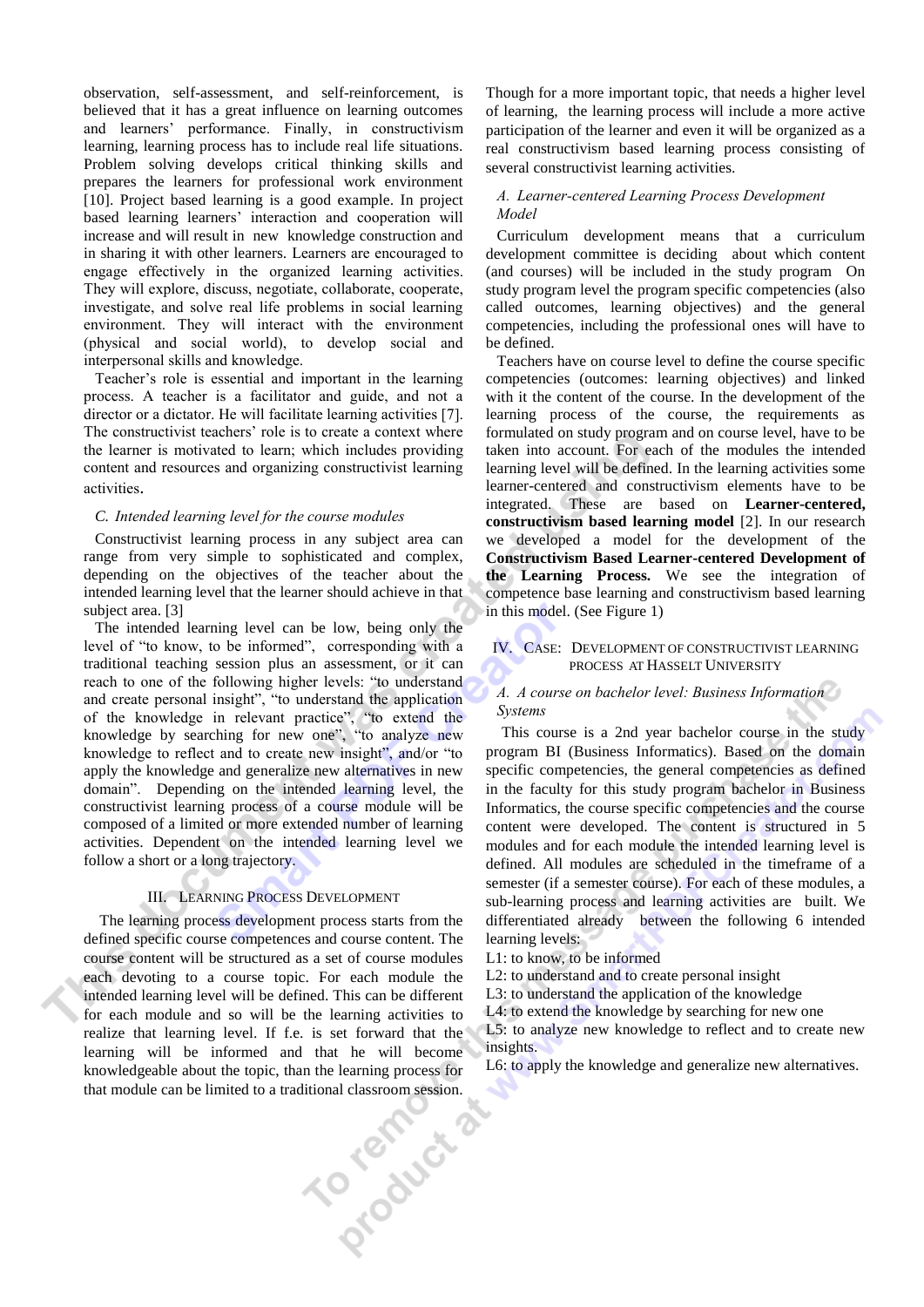

Figure 1. Learner-centered Constructivism Based Learning Process Development Model

In this bachelor course the content delivery is spread over the semester. For some of the modules a higher intended level of learning is set forward. In module 1 and 5, we opted for a short learning trajectory and set forward a level L1. In module 4 we go for a longer trajectory and set forward a level L5. (See Figure 2)

# *B. The master level course e-business strategy*

This course is a master course in the BI(Business Informatics) study program.

The domain specific competences and the course specific competences have been developed, and the content of the course e-business strategy is determined. The content based on the used textbook covers 8 chapters.

# *1. Modular structure and intended learning level*

Because it is a master course, we are limiting the number of modules by combining the content topics. The theoretical chapters of the textbook were introduced during 5 classroom sessions in the two first weeks. Than the topic e-learning is selected for deeper study. A very high level of learning level (L6) is set forward for the topic. .and a project based approach is chosen. For that project we need more time.

#### *2. Learning process*

In this course one course topic has been selected to develop a project in co-operation with a Bank . The elearning adoption problem of the bank was presented by management of the Bank. Management took part in the project team. A survey covering the adoption indicators was<br>
stated that the adoption indicators was<br>
stated that the adoption indicators was<br>
stated that the adoption indicators was<br>
stated to the adoption indicators was<br>

developed based on the theory built up in advance based on a literature study. The organization of the survey was the responsibility of KBC and the learners analyzed the results. Learner teams formulated their advise for KBC management on point of required improvements in their e-learning organization. (See Figure 3)

#### *3. Project plan*

In the project plan it is clear that the planning must fit the limited timeframe of the semester. It means that that no delays were permitted. On that point the learners had no freedom. (See Figure 4)

#### V.CONCLUSIONS

Learner centered learning is defined and linked with competences directed learning and with the constructivism based learning concept.

For the learning course modules the intended learning level were defined. In the developed model for the development of the learning process, the different concepts were integrated. The model has been applied to two courses of Hasselt University.

In the bachelor course more time is spent at teaching of the 5 content modules and scheduled them spread over the semester That is the reason why the intended learning level of the modules cannot be the highest one. In the master course we concentrated the teaching sessions in the first weeks and started afterwards a business project in which the learner teams had the experience of a real business problem.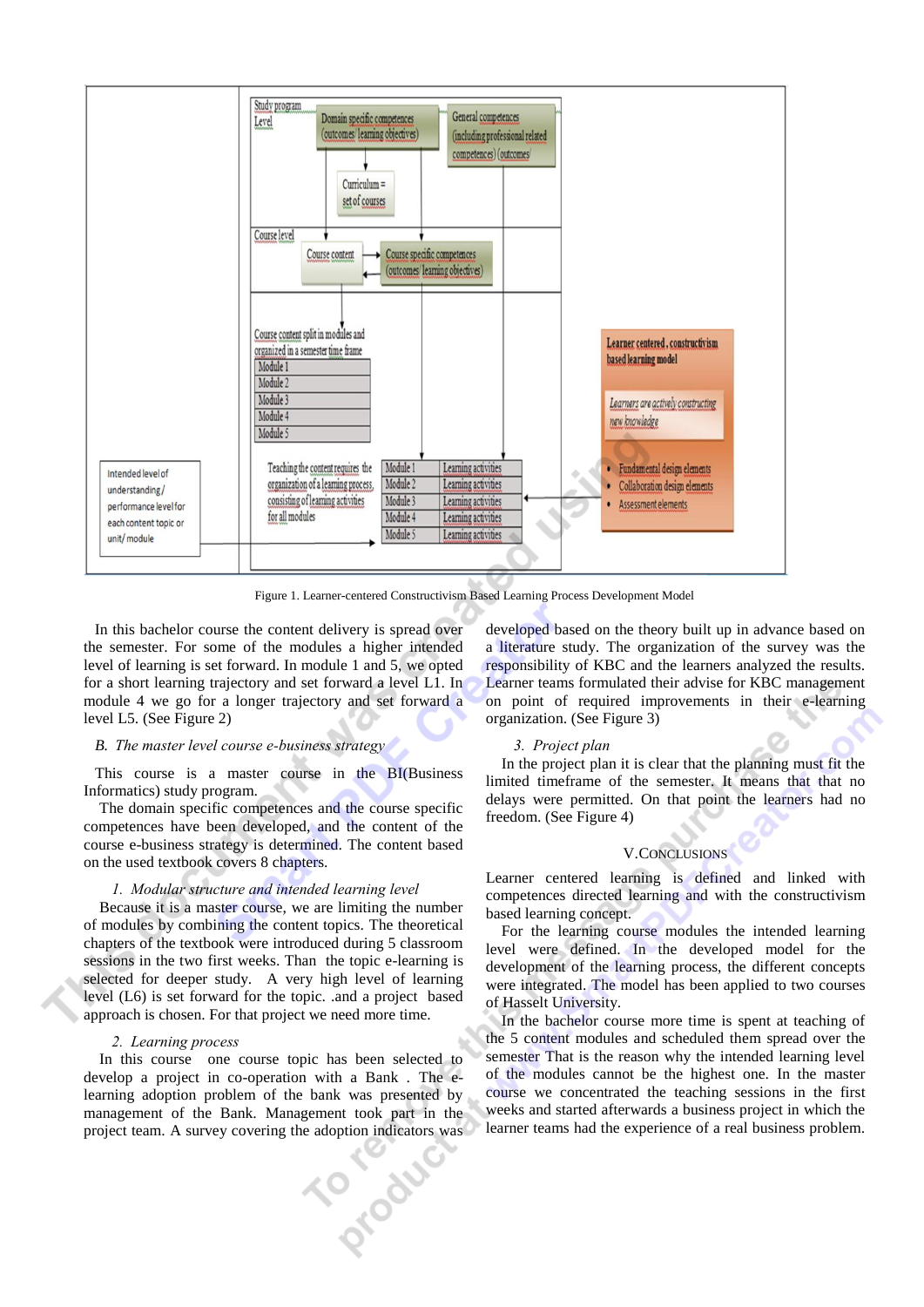The learners joined the KBC management in the project management team and split the tasks and formulated an advice for KBC management about the required improvements of their e-learning organization. In both learning processes the constructivist learning characteristics and the required general competences were implemented in the learning activities. In that project based approach the interaction with the business environment and the connection with their future professional environment were main objectives.

| M <sub>0</sub><br>dule | Week            | <b>Course Content</b>                 | <b>Intended Level</b><br>of Learning                           | Learning activity                                                                                                                     | <b>Constructivism</b><br>characteristics          | General<br>competencies                       |
|------------------------|-----------------|---------------------------------------|----------------------------------------------------------------|---------------------------------------------------------------------------------------------------------------------------------------|---------------------------------------------------|-----------------------------------------------|
| $\overline{1}$         | $\mathbf{1}$    | Enterprise IS                         | L1: to know, to be                                             | Classroom teaching                                                                                                                    |                                                   |                                               |
|                        |                 |                                       | informed                                                       |                                                                                                                                       |                                                   |                                               |
|                        |                 |                                       |                                                                | Self test                                                                                                                             | Self assessment                                   |                                               |
| $\overline{2}$         | $\overline{2}$  | e-business and e-<br>commerce         | L4: extend<br>knowledge by                                     | Classroom teaching                                                                                                                    |                                                   |                                               |
|                        |                 |                                       | searching new                                                  | Self-test                                                                                                                             | Self assessment                                   |                                               |
|                        | 3               |                                       |                                                                | Adoption of e-business :                                                                                                              | -exploration                                      | Attention to the                              |
|                        |                 |                                       |                                                                | study of the websites of<br>companies + discussion                                                                                    | -embedded<br>learning in a                        | practical relevance of<br>what one learns     |
|                        |                 |                                       |                                                                | and conclusions                                                                                                                       | realistic context                                 |                                               |
|                        | 4               |                                       |                                                                | Select as a team 1 topic of<br>the course, find additional<br>info(at least 3 scientific<br>articles in e-library)                    | Expand and go<br>beyond what is<br>learnt         | adopt a research<br>attitude                  |
|                        | 5               |                                       |                                                                | Write a paper to report and<br>share the new knowledge                                                                                |                                                   | write a scientific<br>report                  |
| 3                      | 6               | KM&                                   | L3: understand                                                 | Classroom teaching                                                                                                                    |                                                   |                                               |
|                        |                 | management<br>support systems         | application in<br>relevant practice                            |                                                                                                                                       |                                                   |                                               |
|                        |                 |                                       |                                                                | Self-test                                                                                                                             | Self assessment                                   |                                               |
|                        | 7               | KM &                                  |                                                                | Self-study tutorial                                                                                                                   | <b>Responsibility</b>                             | the ability to work                           |
|                        |                 | management<br>support systems         |                                                                |                                                                                                                                       |                                                   | goal-oriented                                 |
|                        | 8               | KM &                                  |                                                                | Computer practice in lab:                                                                                                             | -Problem solving                                  |                                               |
|                        |                 | management<br>support systems         |                                                                | $access + link Excel$                                                                                                                 | -application of<br>knowledge                      |                                               |
|                        | 9               | KM &<br>management<br>support systems |                                                                | Computer practice in lab:<br>Excel DSS                                                                                                | -Problem solving<br>- application of<br>knowledge | Problem solving                               |
| $\overline{4}$         | 10              | Security<br>management                | L5: analyze new<br>info, reflect and<br>create new<br>insights | Classroom teaching                                                                                                                    |                                                   |                                               |
|                        |                 |                                       |                                                                | Self-test                                                                                                                             | Self assessment                                   |                                               |
|                        | 11              |                                       |                                                                | Team-task: interview in<br>company, using a                                                                                           | Real world<br>situation.                          | Communicate<br>effectively and                |
|                        |                 |                                       |                                                                | predefined questionnaire                                                                                                              |                                                   | respectfully                                  |
|                        | 12              |                                       |                                                                | Discussion about the<br>results of the survey (all<br>data combined in one file)                                                      | reflexion                                         | Search info, analyze,<br>interpret and report |
|                        |                 |                                       |                                                                | Preparing a team paper.<br>make a study to compare<br>"our" results with the<br>published result bij CSI<br>based on a survey in USA. | reflexion                                         | Search info, analyze,<br>interpret and report |
| 5                      | $\overline{13}$ | Building and re-<br>engineering IS    | $L1$ : to know, to be<br>informed                              | Classroom teaching                                                                                                                    |                                                   |                                               |
|                        |                 |                                       |                                                                | Self-test                                                                                                                             | Self assessment                                   |                                               |
|                        |                 | Individual                            |                                                                |                                                                                                                                       | assessment of                                     |                                               |
|                        |                 | written exam                          |                                                                |                                                                                                                                       | individ learning                                  |                                               |
|                        |                 |                                       |                                                                |                                                                                                                                       |                                                   |                                               |

Figure 2. Constructivism based Learning Process of the Course Business Information Systems

÷h.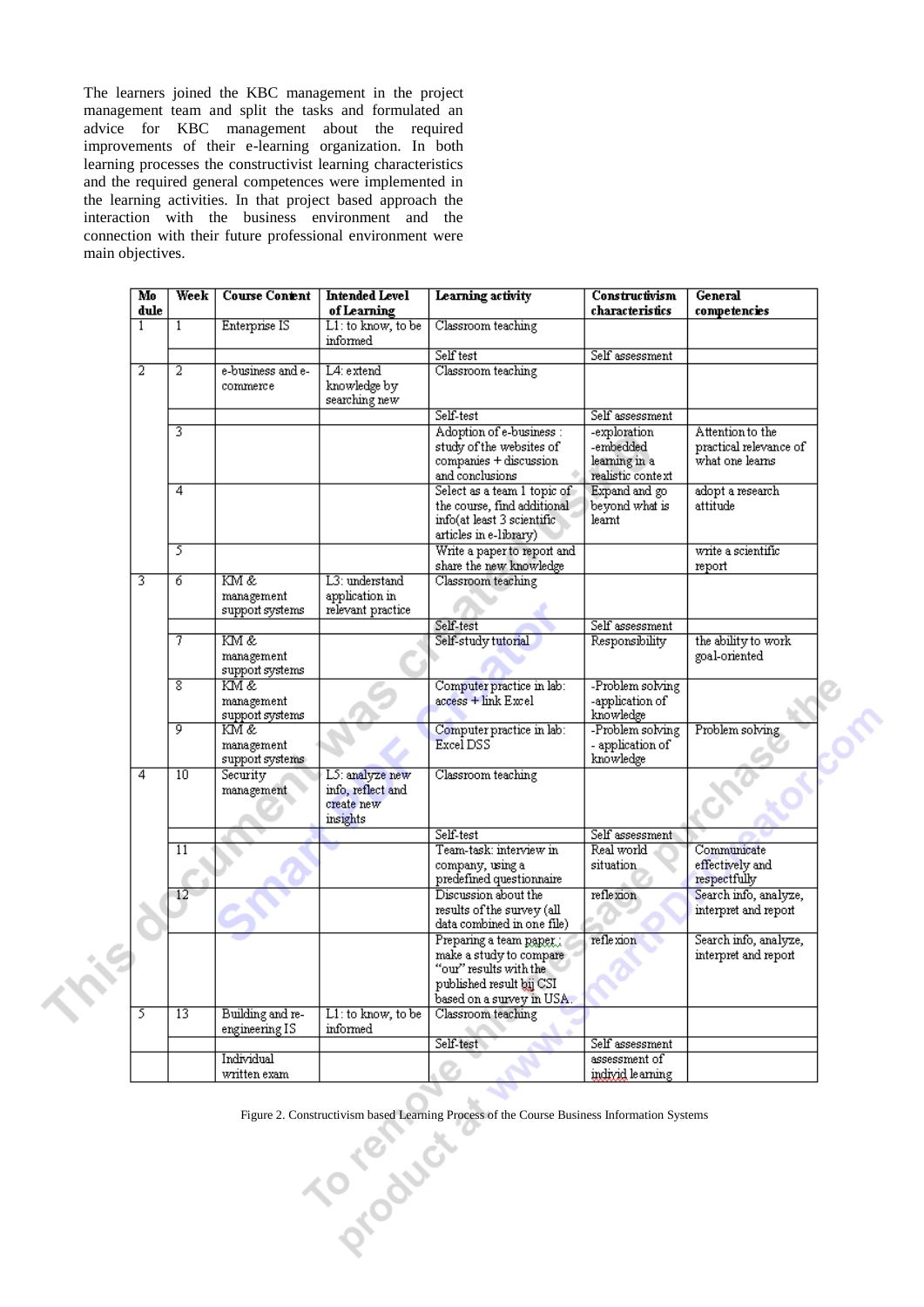| Module | No. of  | <b>Course Content</b>         | Intended                          | <b>Activities</b>                    |
|--------|---------|-------------------------------|-----------------------------------|--------------------------------------|
|        | Week    |                               | Learning Level                    |                                      |
|        | 3 Weeks | Theory of e-Business          | L2: To understand                 | 5 Classroom sessions concentrated    |
|        |         | Strategy                      | and to create                     | in the first 2 weeks.                |
|        |         |                               | personal insights                 |                                      |
|        |         |                               |                                   | Self-study & self-assessment         |
|        |         |                               |                                   | Chat session                         |
|        | 2 Weeks |                               |                                   | Study and individual exam in last 2  |
|        |         |                               |                                   | weeks                                |
| 2      | 2 Weeks | Topic e-learning, and more    | L2: To understand                 | Reading of articles about e-learning |
|        |         | specific: measuring the e-    | and to create                     | & e-learning readiness               |
|        |         | learning readiness of an      | personal insights                 |                                      |
|        |         | organization                  |                                   |                                      |
|        |         |                               |                                   | Teamwork: search for articles about  |
|        |         |                               |                                   | e-readiness                          |
|        |         |                               |                                   | Preparing a list of indicators &     |
|        |         |                               |                                   | presentation to share knowledge      |
|        |         |                               |                                   | with peers and with KBC              |
|        |         |                               |                                   | management                           |
| 3      | 8 Weeks | Project: e-learning readiness | $\overline{\text{L6}}$ : To apply | See project planning in next figure. |
|        |         | ofKBC                         | knowledge and                     |                                      |
|        |         |                               | generalize new                    |                                      |
|        |         |                               | alternatives in a                 |                                      |
|        |         |                               | new domain                        |                                      |

| Figure 3. Constructivist learning process of the course e-business strategy |  |  |  |
|-----------------------------------------------------------------------------|--|--|--|
|                                                                             |  |  |  |

| Project Planning                                                                | Responsible               | Assign<br>ment     | Meeting               | Schedule/Deadline        |
|---------------------------------------------------------------------------------|---------------------------|--------------------|-----------------------|--------------------------|
| Development of measurement instrument for e-learning readiness                  |                           |                    |                       |                          |
| Proposed list of indicators                                                     | Project                   |                    |                       | 28 Oct.                  |
| online                                                                          | management                |                    |                       |                          |
| Final set of indicators online                                                  | Stud-                     |                    | Discussion            | Between 28 Oct &         |
|                                                                                 | management                |                    | forum                 | 2 Nov.                   |
| Development of a computer program in Excel to analyze the results of the survey |                           |                    |                       |                          |
| Definition of the                                                               | Project mgmt &            |                    | 27 Oct 1:30           |                          |
| requirement of the system                                                       | Stud-BI                   |                    | pm KBC                |                          |
| Development of the<br>program                                                   | Stud BI                   |                    |                       | Between 1 Nov &<br>1 Dec |
| Intermediate reporting                                                          | Project mgmt &<br>Stud-BI |                    | 10 Nov 9:00<br>am KBC | E COM                    |
| Searching for best practices of e-                                              | Stud-                     | $\overline{Ass-3}$ |                       | Before 29 Nov            |
| learning implementations                                                        | management                |                    |                       | $5:00~\rm{pm}$           |
| Survey: setup & organization                                                    |                           |                    |                       |                          |
| Formulation of questions by<br>students                                         | Stud-<br>management       | $Ass-2$            |                       | Before 9 Nov             |
| Formulation of the<br>questions: Final                                          | Project mgmt              |                    | $10$ Nov              |                          |
| Questionnaire online,                                                           | KBC                       |                    |                       | Between 10 Nov           |
| sending mails and answers<br>receiving                                          |                           |                    |                       | and 6 Dec                |
| Creation of Excel file with<br>answers                                          | KBC                       |                    |                       | 8 Dec                    |
| Analysis of results and reporting                                               |                           |                    |                       |                          |
| Analysis of survey results<br>and report                                        | Stud-BI                   |                    |                       | Before 12 Dec            |
| Presentation of conclusions                                                     | Student teams             | Ass 4              |                       | Before 20 Dec 5:00       |
| and advises to improve: ppt                                                     |                           |                    |                       | pm                       |
| Presentation for                                                                |                           |                    | $22$ Dec              |                          |
| management KBC                                                                  |                           |                    | Uhasselt              |                          |
| Report: student teams write a                                                   | Student teams             | Ass 5              |                       | Exam January             |
|                                                                                 |                           |                    |                       |                          |